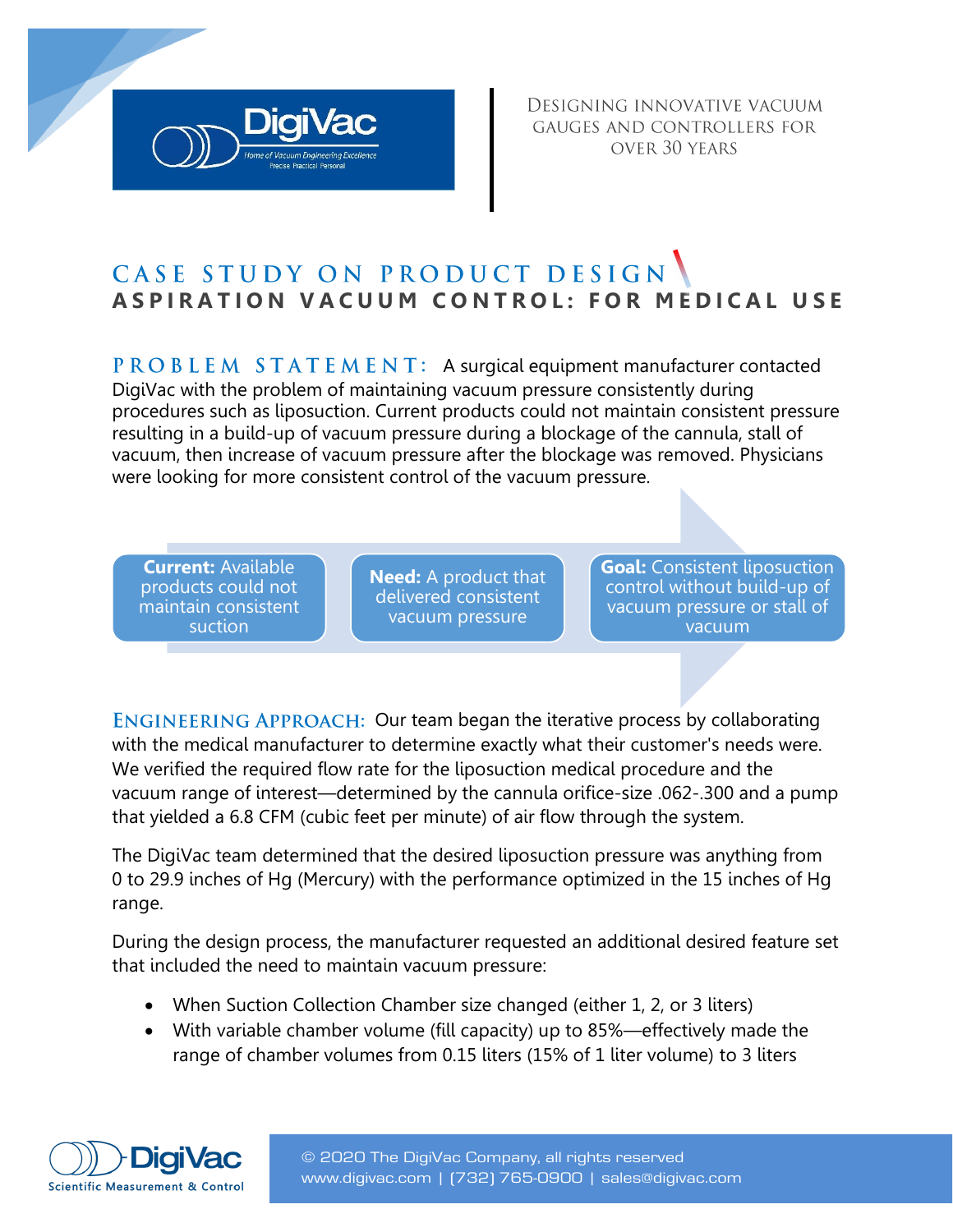Other variables included **a valve/orifice configuration that satisfied the economic parameters** determined by the medical device company. Several valve candidates were identified and these were tested in a simulated liposuction procedure using apple sauce (recommended by client) as the substitute for fatty tissue. See aspiration vacuum contro[l video.](https://www.youtube.com/watch?v=hyBMpOcWS2A)



There were a couple of these combinations that met the primary needs of the medical device company, but only 1 configuration met the **added customer needs of being aesthetically pleasing as well as a quiet system (low Dba).**

## **New Product Design: Aspiration Vacuum Control for Liposuction (Medical Use)**





© 2020 The DigiVac Company, all rights reserved www.digivac.com | ([732\) 765-0900 | sales@digiv](mailto:sales@digivac.com)a[c.com](http://www.digivac.com/)